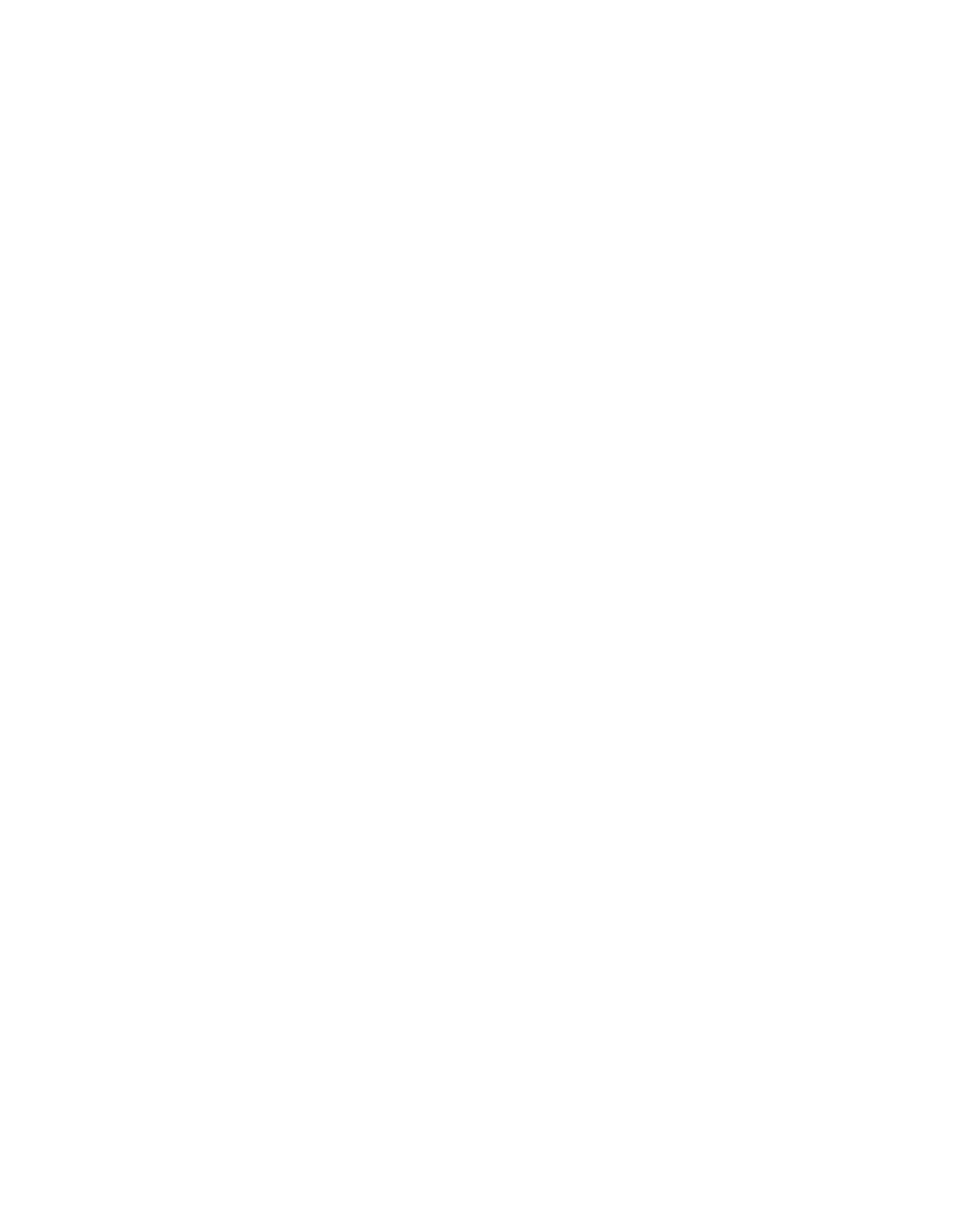### **Part 1**

### **Rental Units**

#### **§101. Registration Required.**

No person hereafter shall occupy, allow to be occupied or lease to another person for occupancy any residential rental property within the Borough unless a registration statement has been properly completed and filed with the Borough Codes Enforcement Officer and all fees paid therefor. (Ord. 695, 1/12/2005, §1)

#### **§102. Manner of Registration; Fees.**

- 1. Registration shall be made upon forms furnished by the Borough Codes Enforcement Officer for this purpose and shall include such information as the Borough Council by resolution shall direct, including but not limited to the following:
	- A. Name, address and telephone number of the property owner(s).
	- B. Name, address and telephone number of any designated local property manager.
	- C. Street address of the rental property.
	- D. Number and type of units within the rental property.
	- E. Name, address and telephone number of the person authorized to make or to order to be made repairs or services for the property if found in violation of Borough or State codes, if the person is different than the owner or local manager.
	- F. Names of all persons authorized by the property owner to reside at the property.
- 2. The fee for annual registration of residential rental units shall be \$15, or as Borough Council may hereafter, by resolution, direct.
- 3. Except as provided in Subsection 4, registration shall be made on or before January 31 of each calendar year for the period commencing January 1 and ending December 31.
- 4. Every new owner of residential rental property within the Borough shall be required to furnish to the Borough Codes Enforcement Officer the information required by Subsection 1 within 30 days of the date of purchase and thereafter as required by Subsection 3. The fee required by Subsection 2 shall not be collected from a new owner during the year in which he acquires ownership of the rental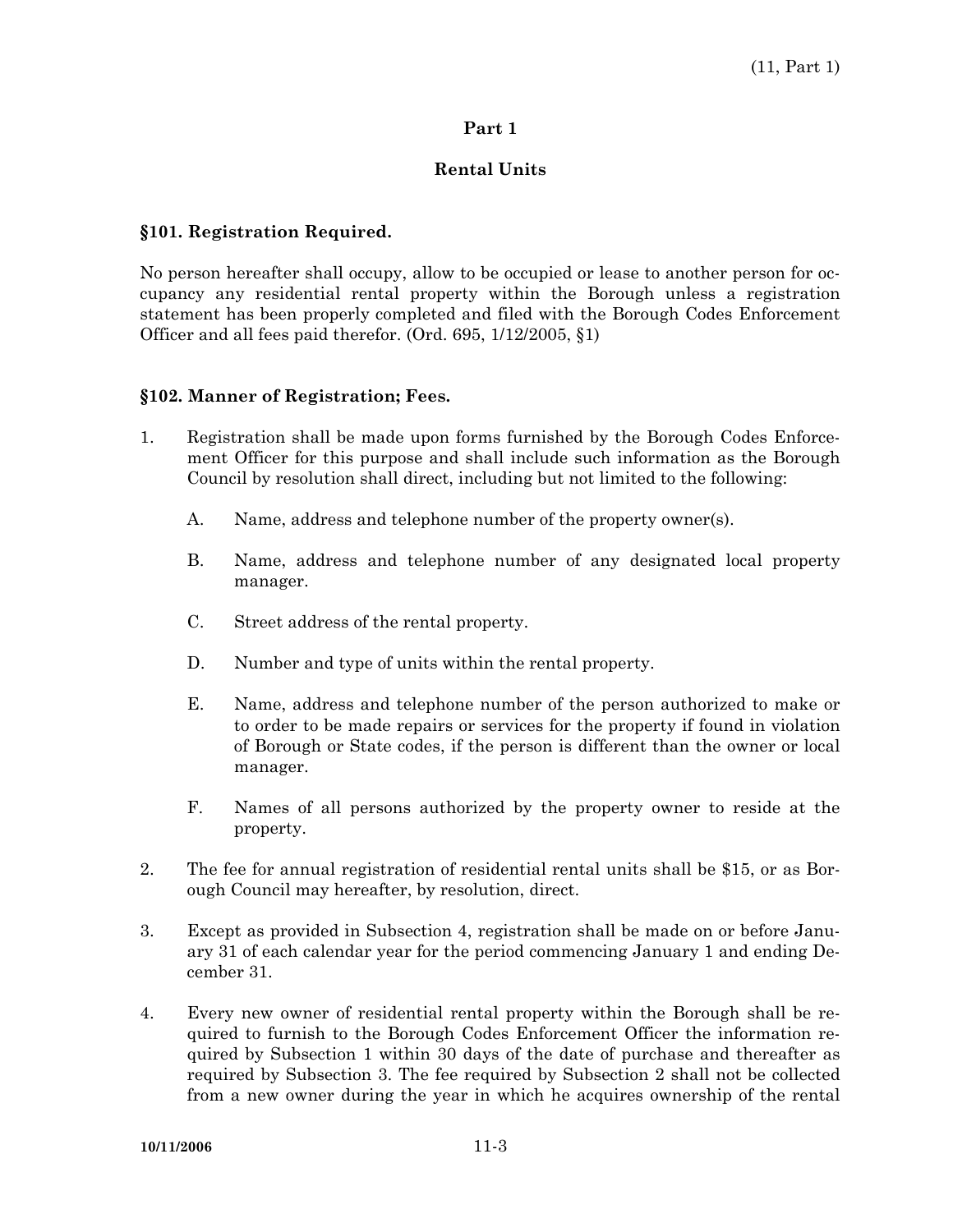property if the prior owner has paid all registration fees and complied with all requirements of this Part.

(Ord. 695, 1/12/2005, §2)

## **§103. Repairs Made by Borough.**

If none of the designated contact persons are available and/or there is failure, after reasonable attempts, by this Borough to contact these persons, the property owner shall be deemed to have designated the Borough Mayor or such other person as the Borough Council shall, by resolution, select as his local manager with full authority to make or order to be made repairs for the property if found in violation of Borough or State ordinances and laws. (Ord. 695, 1/12/2005, §3)

#### **§104. Inspections; Fees.**

- 1. All residential rental units shall be inspected by the Borough Codes Enforcement Officer for compliance with this and the 2003 International Property Maintenance  $Code<sup>1</sup>$  on a biannual basis on or before April 30. Nothing in this section shall prohibit additional inspections if the property is found to be in violation of any Borough ordinance or State laws if the Borough Council receives complaints from Borough citizens regarding unlawful activities or conditions at the property. The owner shall be responsible for any additional inspection costs, including additional charges of \$50, if any registered letter or posting of the property is required or if violations are identified as a result of a complaint inspection.
- 2. The fee for biannual inspection of residential rental units shall be \$50 per unit if made between 9:00 a.m. and 5:00 p.m. If an inspection must be made after 5:00 p.m. until 7:30 p.m., the inspection fee shall be \$100 per unit. There shall be a similar charge for any other follow-up inspections to verify compliance. No Saturday inspections will be available.

(Ord. 695, 1/12/2005, §4; as amended by Ord. 717, 10/11/20066)

## **§105. Inspection Certificates.**

No person shall rent, lease or allow to be occupied any dwelling subject to this Part without having a valid and current certificate of inspection for the dwelling. (Ord. 695, 1/12/2005, §5)

**<sup>1</sup> Editor's Note: See Ch. 5, Code Enforcement, Part 2, Property Maintenance.**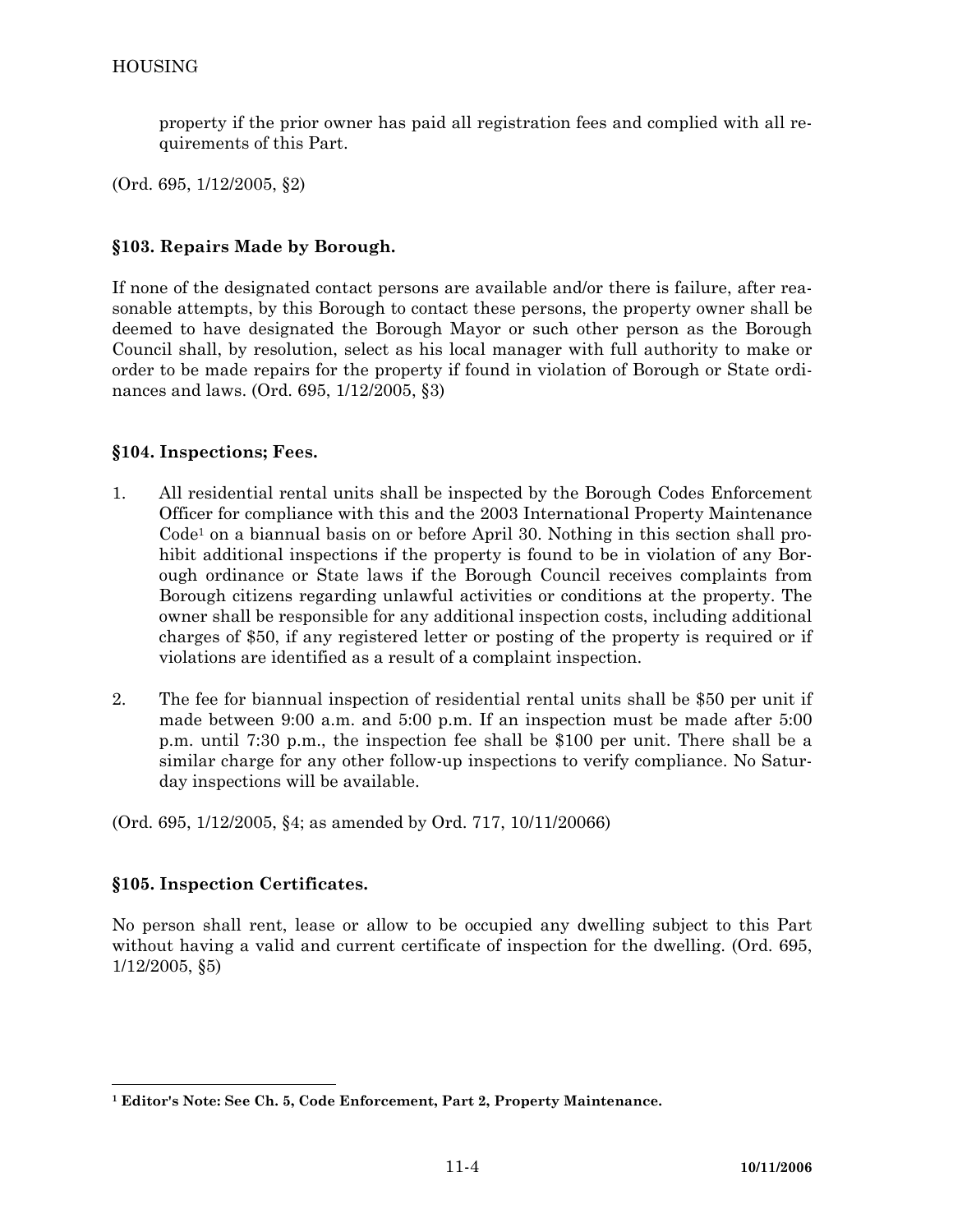#### **§106. Procedure for Inspections; Reinspections.**

- 1. The Borough Codes Enforcement Officer shall inspect every residential unit within the Borough as set forth in §104, Subsection 1. If a property is found to be in compliance with Borough ordinances and the inspection fee has been paid, the Borough Codes Enforcement Officer shall issue a certificate of inspection for the property.
- 2. If a property is found to be in violation of any Borough ordinance, the Borough Codes Enforcement Officer shall provide written notice of such violation to the property owner or to the contact persons identified by the property owner and shall set an inspection date before which such violation shall be corrected. The reinspection date shall be no more than 30 days after the date of inspection, unless the Borough Council otherwise shall approve.
- 3. If the violations cited by the Borough Codes Enforcement Officer are not corrected upon reinspection, the Borough Codes Enforcement Officer shall not issue the certificate of inspection and shall inform the Borough Council, in writing within 10 days, for further action as the Borough Council shall deem appropriate.

(Ord. 695, 1/12/2005, §6)

#### **§107. Issuance, Transferability and Copies of Certificates.**

- 1. The owner of a residential rental unit may request inspection of a dwelling at any time. Any such request shall be made in writing and accompanied by the inspection fee required by §104, Subsection 2.
- 2. The certificate of inspection issued by the Borough Codes Enforcement Officer shall expire two years from the date thereof, or the second January 1 following issuance of the certificate.
- 3. A certificate of inspection shall be transferable to new owners.
- 4. The tenant of a residential rental unit may request a copy of a certificate of inspection for the property in which he resides.

(Ord. 695, 1/12/2005, §7)

## **§108. Violations and Penalties.**

1. Any person who violates any provision of this Part shall, upon conviction thereof, be sentenced to pay a fine of not less than \$100 nor more than \$600 and, in default of payment, to imprisonment for a term not to exceed 30 days.